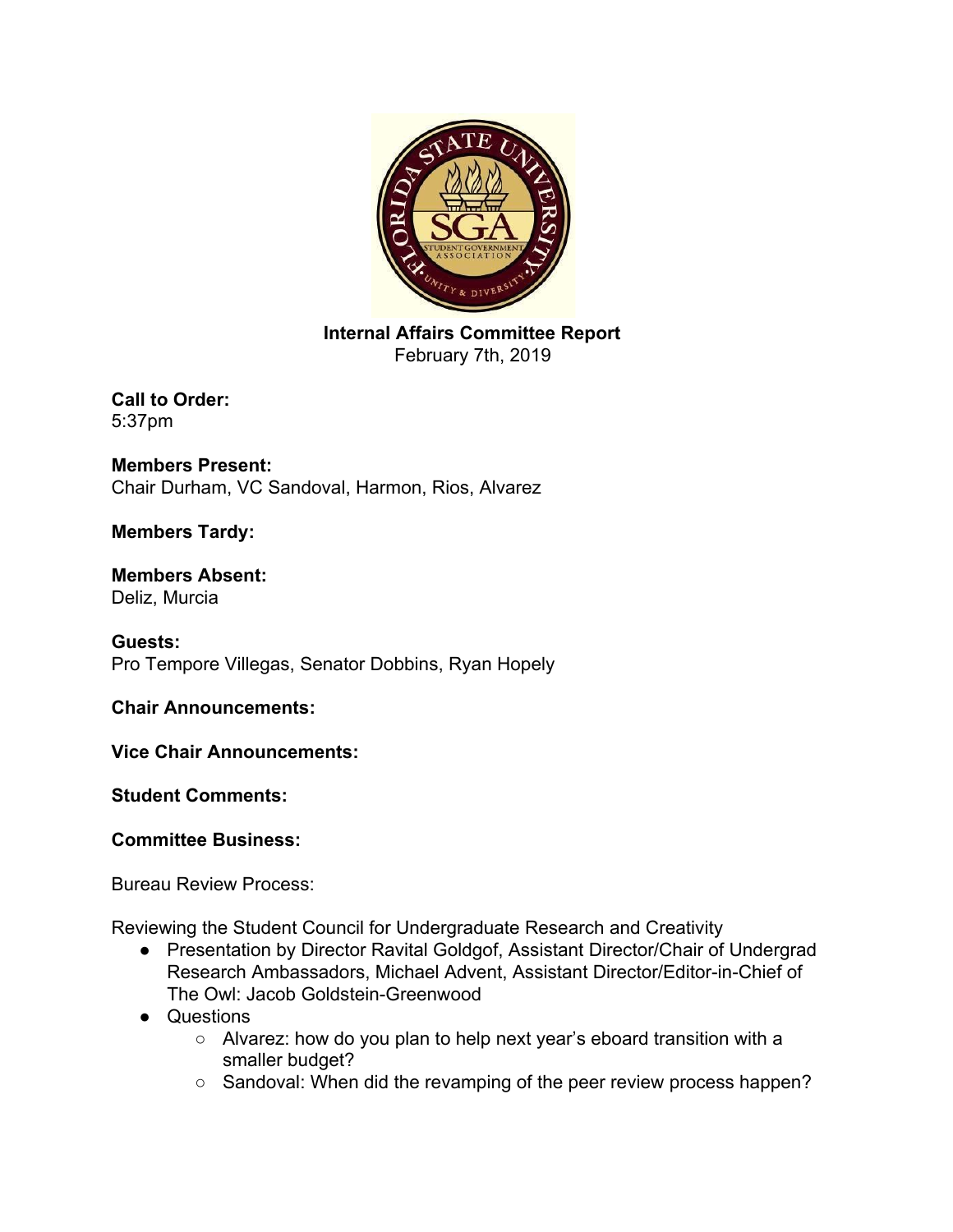- Alvarez: How would you describe SCURC's relationships with deans of other departments? Have the other deans been receptive to SCURC?
- Sandoval: Do you know about your twitter account?
- Alvarez: Are current statutes granting your powers in SCURC too restrictive or loose?
- Durham: Is there anything you feel SGA and partners can help your bureau with?
- Alvarez: What can senate do to help bridge the gap between SCURC and SGA?

## 15 minute recess

Reviewing the Office of Student Sustainability

- Presentation by Director Tucker Smith, Assistant Director, Media Chair, and Finance chair
- Questions
	- Durham: Were you interviewed by Internal Affairs for your assistant director position?
	- Alvarez: Statutes requires treasurer positions to be confirmed by senate, have you (finance chair) been confirmed by senate?
	- Alvarez: What have been total expenses from last fall to now?
	- Alvarez: Why did OSS choose to transfer \$5000 contractual to sustainable campus for the speaker?
	- Rios: Can you elaborate on the Green Fund and how you've used it?
	- Dobbins: Point of information- Green fund is a student run fund
	- Durham: What are OSS's affiliates, compared to sustainable campus' affiliates?
	- Sandoval: What has OSS done with the Seminole organic garden?
	- Sandoval: What has OSS done with the ReCycle Bike program and why do your initiatives on the website redirect to Sustainable Campus?
	- Alvarez: Are any of the eboard seniors, and how do you plan on assisting in transitioning the new eboard, and assist in adjusting to a smaller budget?
	- Alvarez: How does OSS differ from Sustainable Campus as an administrative initiative?
	- Alvarez: With the creation of the senate ad hoc sustainability committee, how have you/ how do you plan to work with the committee and SGA?
	- Harmon: How do you advertise events, generally?
	- Harmon: What was the turnout for the sustainability town hall?
	- Harmon: Have you met with the chair of the senate sustainability committee?
	- Durham: Is there anything we as senators can do to help with any concerns you have as a bureau?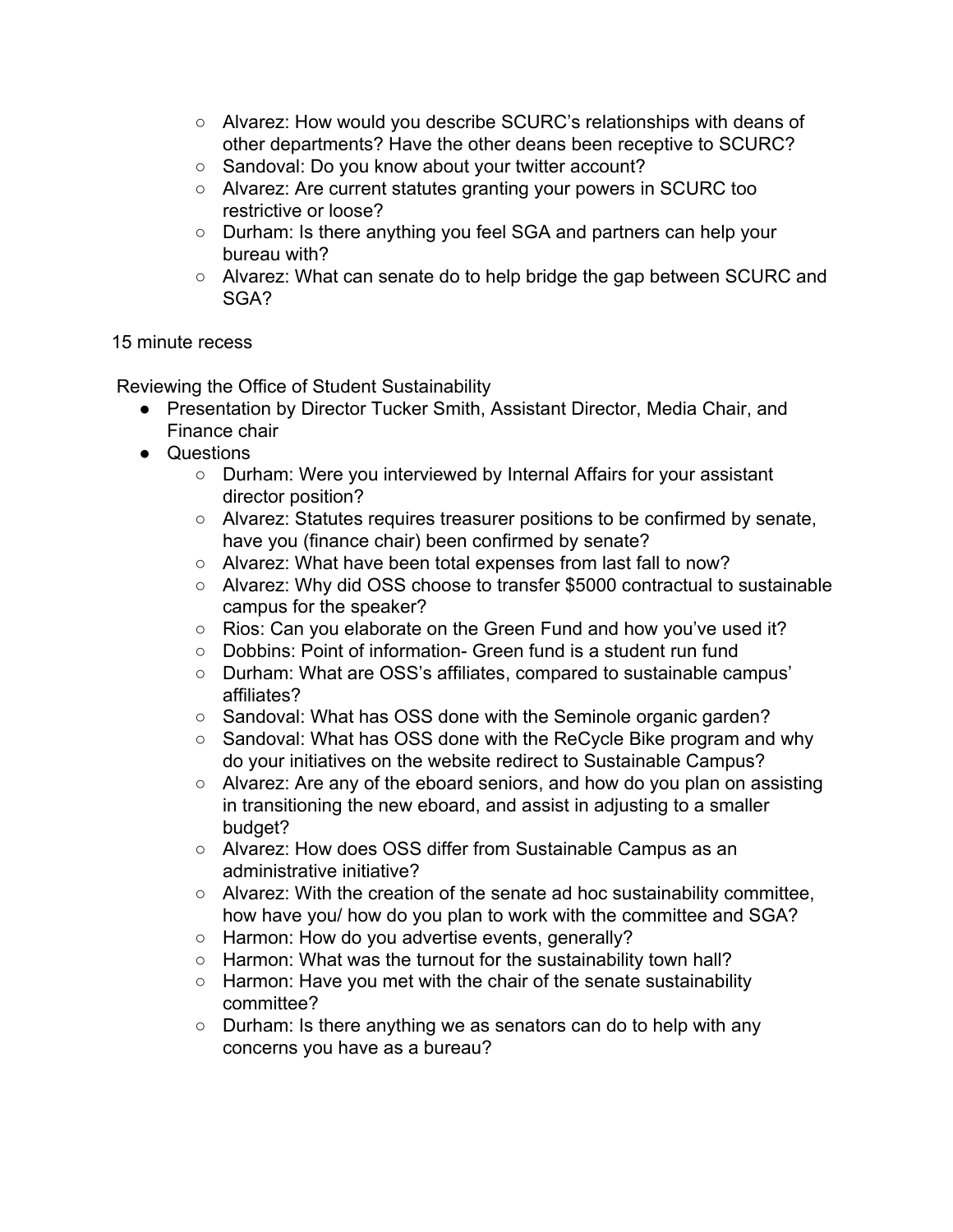- Rios: We would love for OSS to come to senate and make regular announcements, since it's a great way to advertise and get into contact with senate.
- Non-committee member questions
	- Villegas: How long have you served as assistant director?
	- Dobbins: How does OSS work with the rest of SGA and bureaus?
	- Dobbins: How do you reach new students?
	- Dobbins: Are students coming to OSS as a point of contact for SGA, and what have they said?

Reviewing the Inter-Residence Hall Council

- Presentation by Director Shayna Cohen and Shannon Wichmann, Associate **Director**
- Questions
	- Durham: Why hasn't your Director of Finance been confirmed by Senate?
	- Durham: What are some things senate and SGA can do better to connect with IRHC?
	- Alvarez: Why haven't IRHC council minutes been published on the SGA website recently?
	- Alvarez: How well versed is your eboard know about IRHC statutes and finance code, and if so, what would you like to see changed?
- Motion from VC Sandoval to extend presentation time
- Senator Alvarez seconds
	- $\circ$  Alvarez: What can Internal Affairs and senate as a whole do to assist IRHC with the issues you have?
	- Harmon: How often do you work with your senate liaison?
	- Sandoval: What work and events have you done with the agencies, bureaus, and other SGA organizations?
- Non-committee member questions
	- Villegas: What is the degree of disconnect between University Housing and IRHC, and between IRHC and SGA?

**Old Business:**

**New Business:**

**Unfinished Business:**

**Other Announcements:**

**Date and Time of Next Meeting:** Tuesday Feb 12 8pm, Thagard 401

**Adjourned:**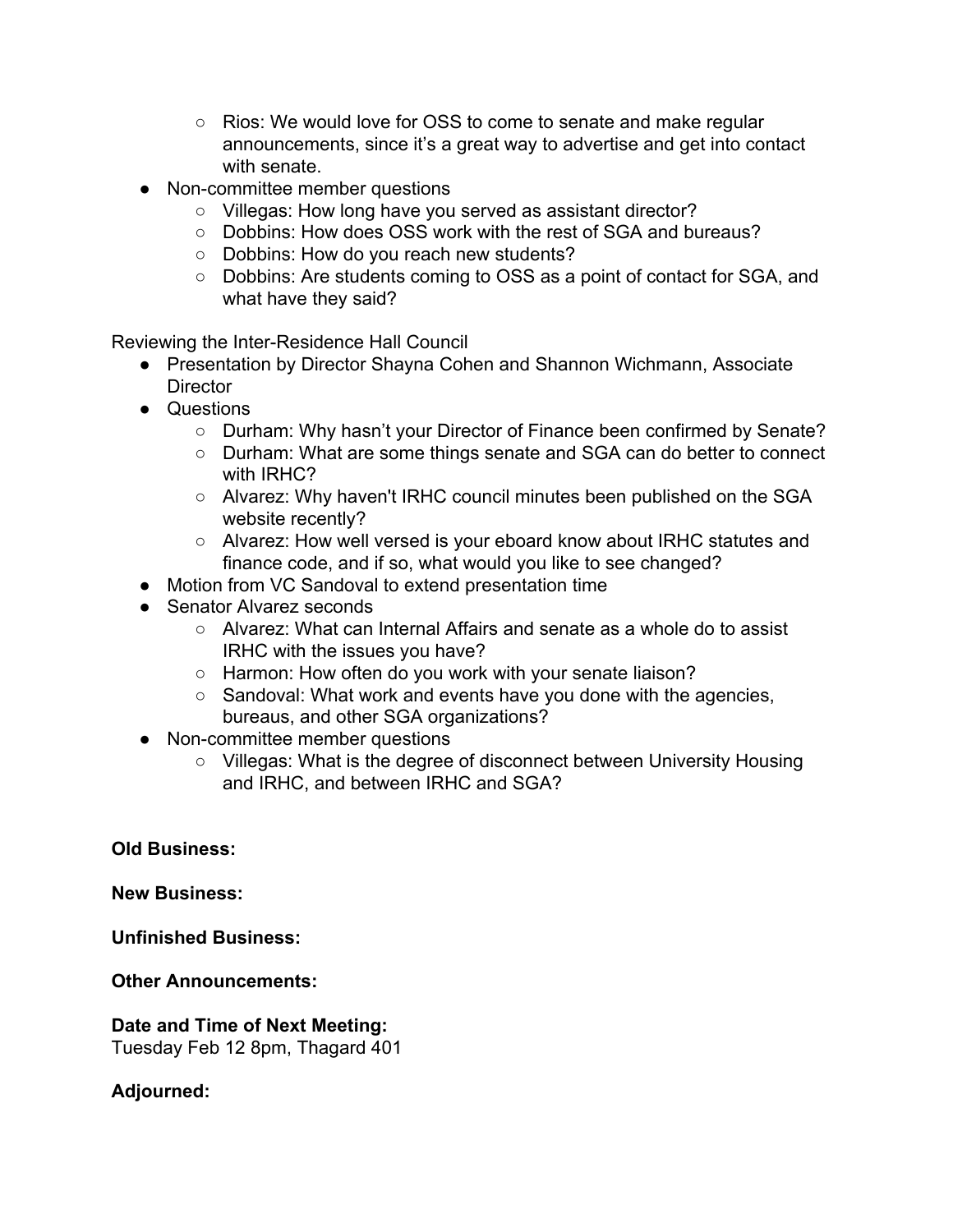8:58pm